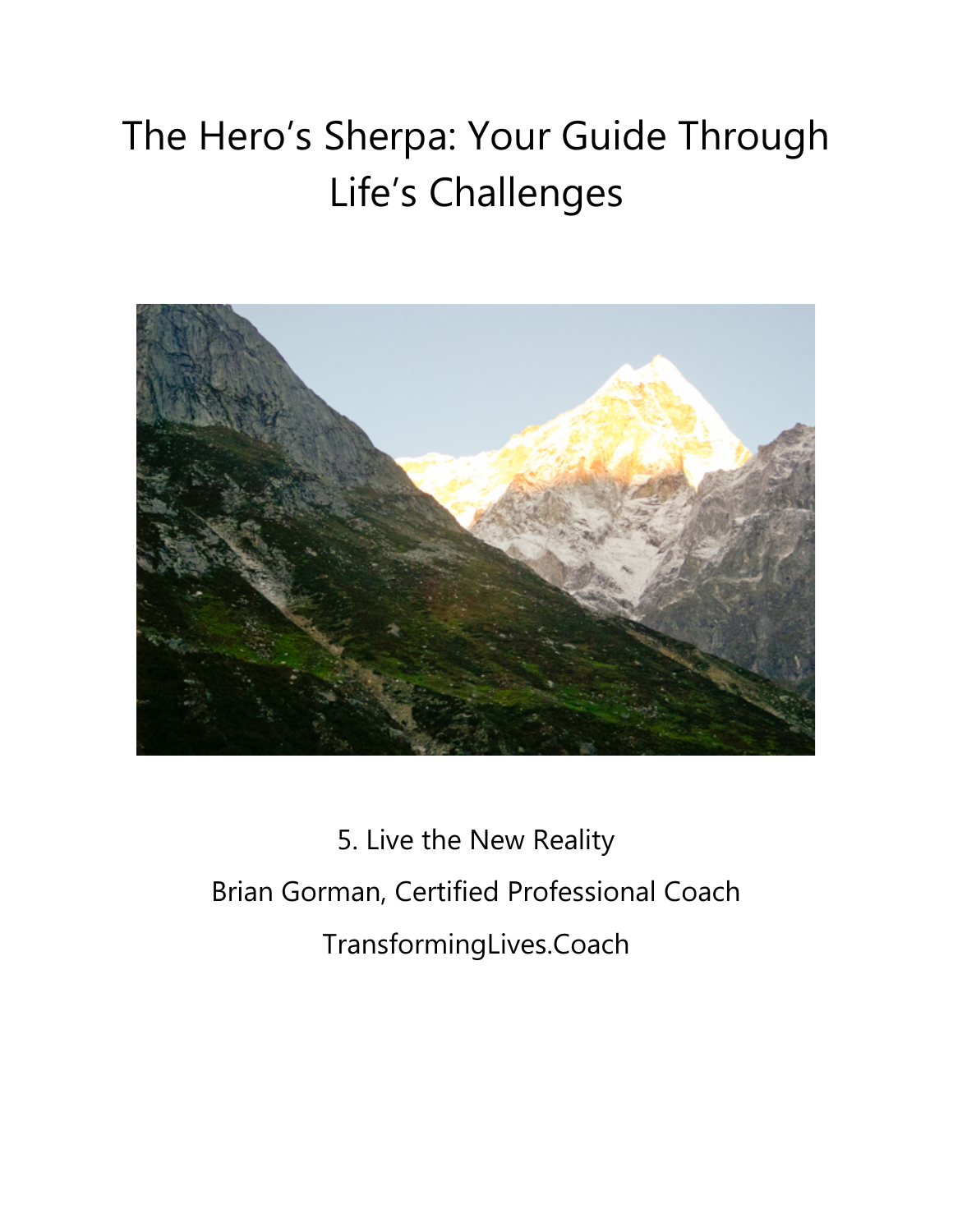# Table of Contents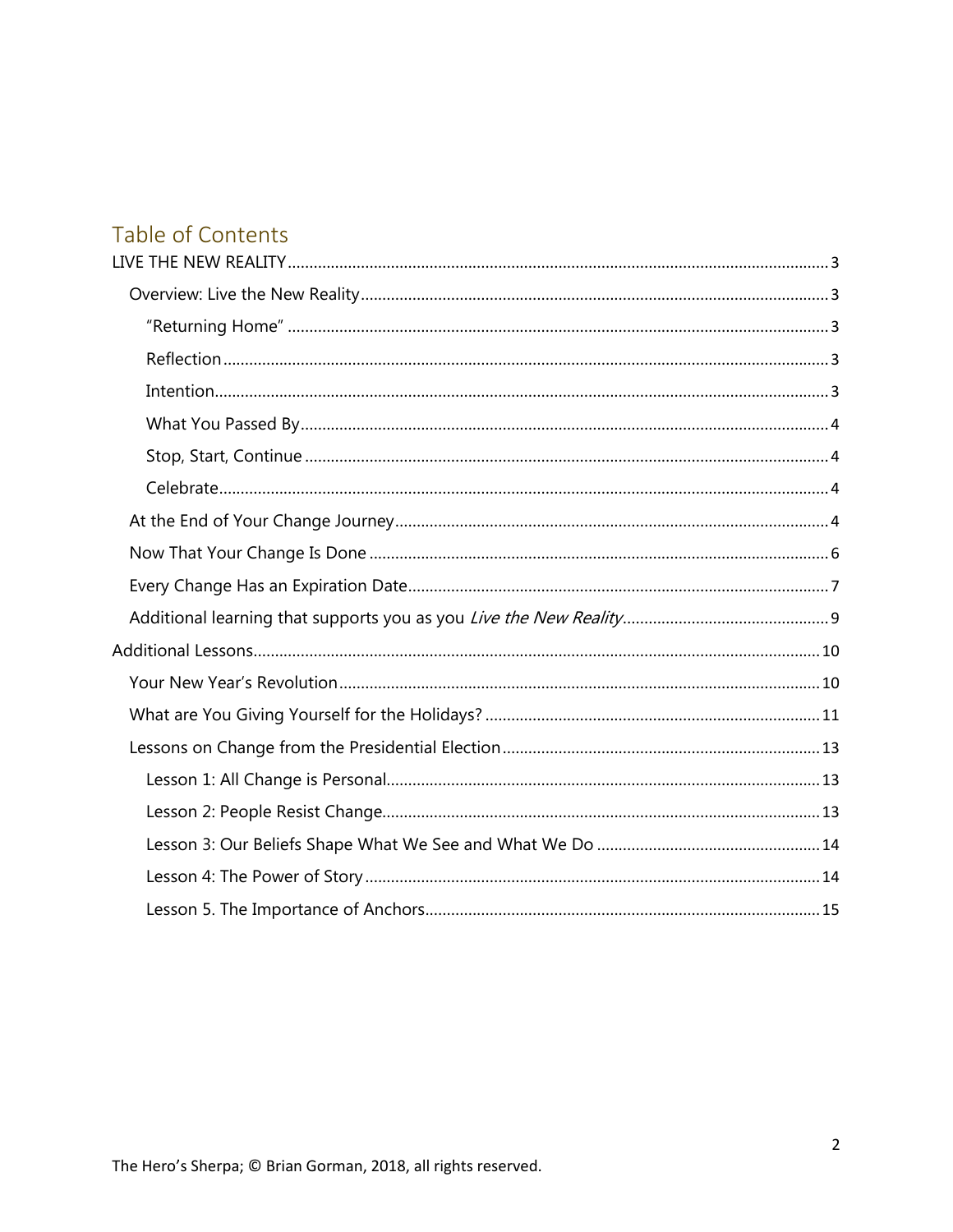# <span id="page-2-0"></span>LIVE THE NEW REALITY

# <span id="page-2-1"></span>Overview: Live the New Reality

Each change journey comes to an end. If it has been successful, you will be living the new reality that you defined when you created your change story. In *The Art of Pilgrimage*, Phil Cousineau wrote, "The challenge is to learn how to carry over the quality of the journey into your everyday life. The art of pilgrimage is the craft of taking time seriously, elegantly." As this book nears the end, I pass on some of the ways I have learned to carry those lessons over.

## <span id="page-2-2"></span>"Returning Home"

If this was a big change, you and those who accompanied you have learned a lot. Your thinking has shifted. Most likely you have cut loose some old anchors, redefined your connection to other anchors, and established new ones. You may have developed new skills. Priorities may well have shifted. It's likely that you are acting, thinking, and perhaps even looking, different.

Don't be surprised that life is different now. Even if your physical "home" (whether home or workplace for the journey) is the same, you are not. You are living a new normal.

### <span id="page-2-3"></span>Reflection

Take time to reflect, and to catalog what those changes are and how they occurred. As different as every change is, the underlying patterns are the same. What can you discern from this journey that may be of use on your next one?

### <span id="page-2-4"></span>**Intention**

If this was a big change, and it was successful, there was a clear intent from the start, and there was a concerted effort to remain true to it throughout the journey. Your success required, as quoted above, "taking time seriously, elegantly."

Now that the journey is over, what is your intention? You need to identify it, to declare it, to commit to it if you are to "carry over the quality of the journey into your everyday life."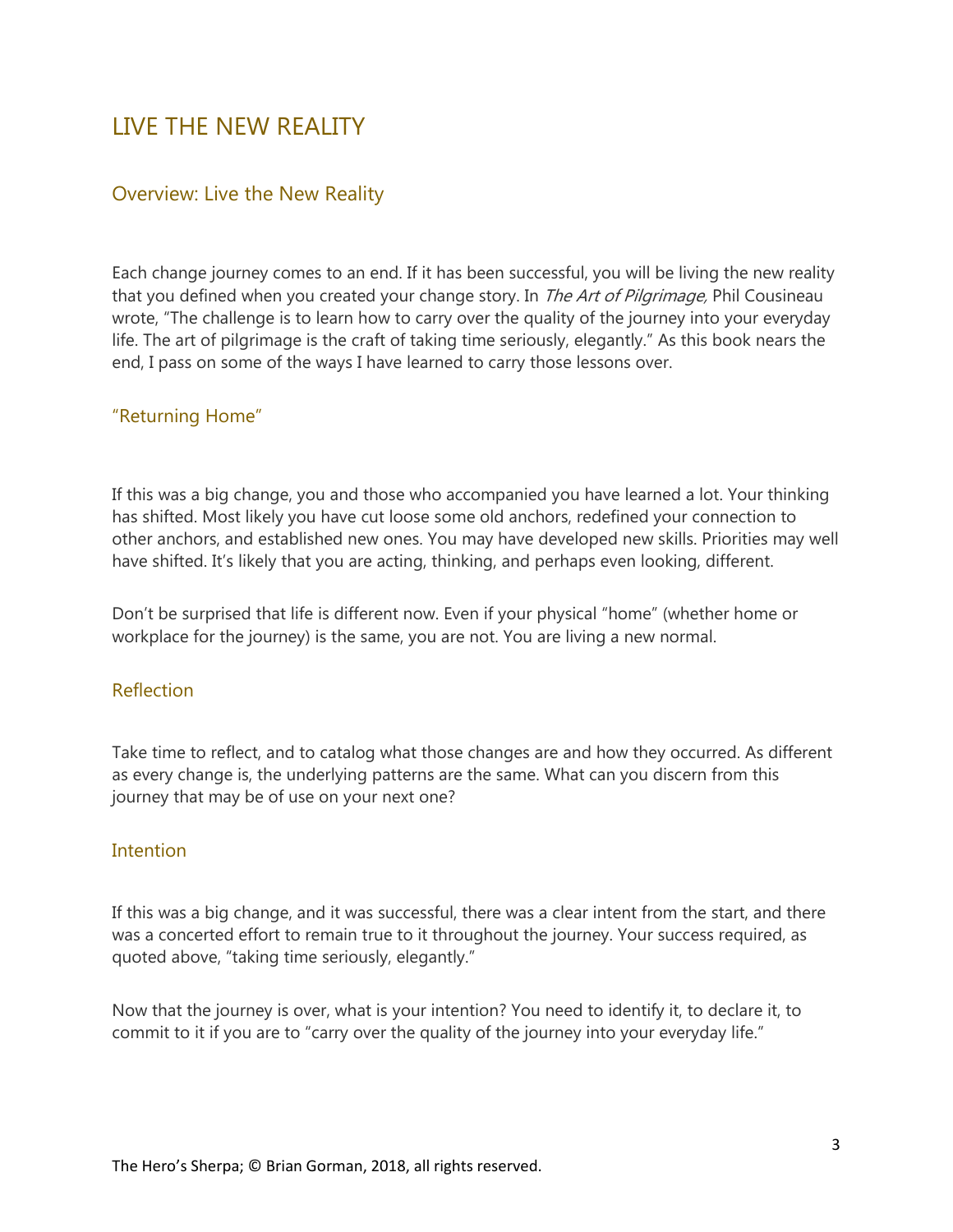## <span id="page-3-0"></span>What You Passed By

"How long the road is. But, for all the time the journey has already taken, how you have needed every second of it in order to learn what the road passes by," (Dag Hammarskjold, *Markings*).

What did you pass by in order to take this journey?

Of all those things, which are best left "passed by?" Which are worthy of now attending to?

### <span id="page-3-1"></span>Stop, Start, Continue

The end of the change journey is a "stop." It could be that the stop came slowly, as you maneuvered your way along the path and overcame the obstacles that awaited you. Or it could be that it came surprisingly quickly as synchronicity helped move you over the threshold. Either way, don't let the mental, physical, and psychological energy that you were investing in the journey be eaten by all the urgencies that now arise.

Pay attention to what is *now* important; invest there. Now that you have reached a "stop," you have the ability to intentionally make another "start."

#### <span id="page-3-2"></span>Celebrate

This is special. Treat it as such. Find a way to honor yourself, along with all of those who made the journey with you. In the business world, research says that only about 30% of organizational change initiatives deliver on their promise. At the personal level, we may do better. But whatever the statistics are, if you were in it and "win it," celebrate!

# <span id="page-3-3"></span>At the End of Your Change Journey

"What we call the beginning is often the end. And to make an end is to make a beginning. The end is where we start from." T.S. Eliot

There is great power in metaphors, analogies, and stories…ways of communicating that move deeply inside of us, rather than just firing neurons in our brains. One of the greatest teachers of this message was Joseph Campbell.

There are several important things that I have learned about change journeys from Campbell over the years; I want to share a few of those lessons with you.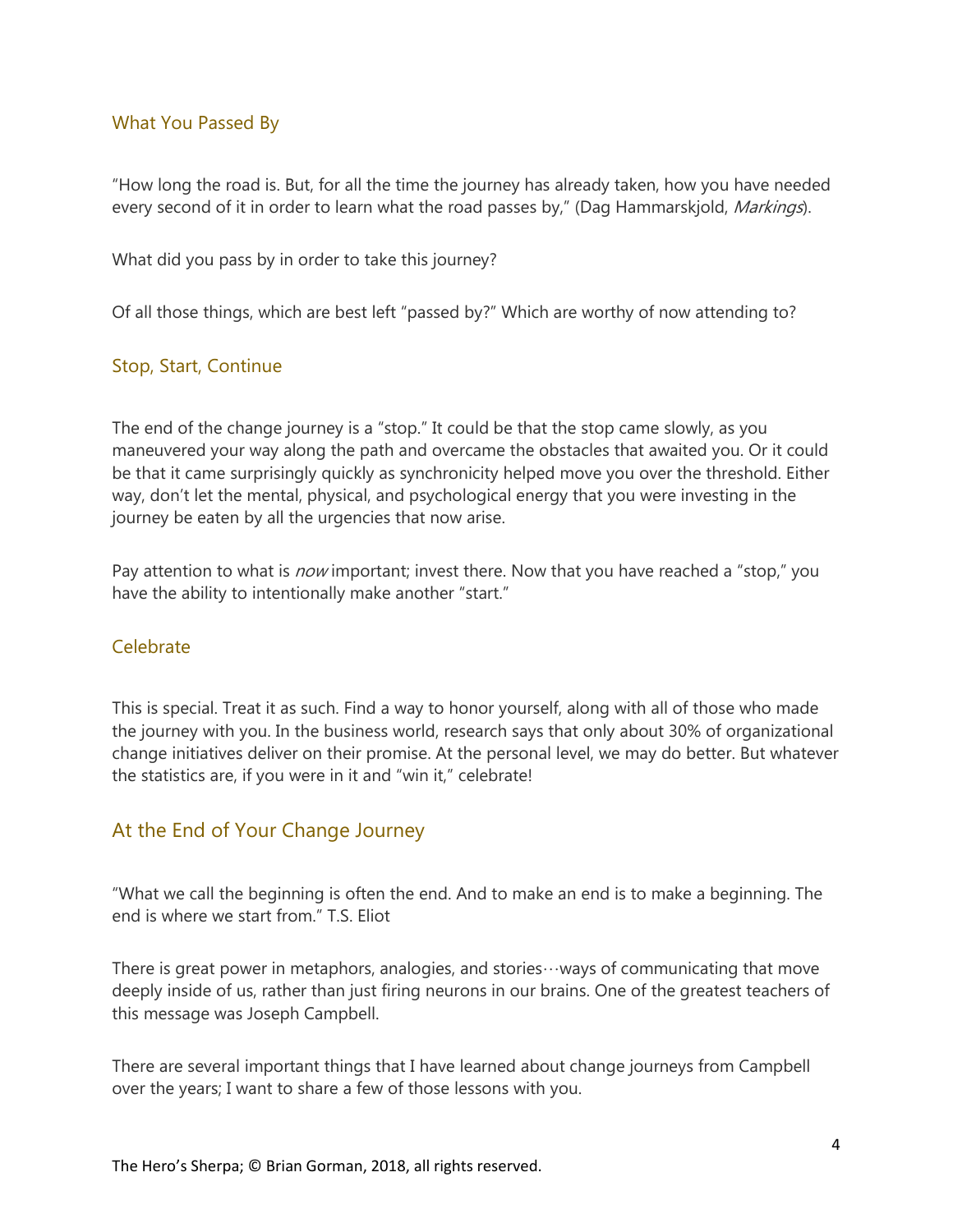If you look at the T.S. Eliot quote above, the message is really quite simple… New things come out of the old. Some thing or things have to end for others to begin. Starting a transformational journey, whether at the personal, organizational, or even the societal level, means letting go of something that has served as an anchor in the past. Beginnings can't happen without endings.

Joseph Campbell's Hero's Journey provides a powerfully wise road map to what your transformational journey is (and/or will be) like.

First, it is important to know that there are really two journeys needed if you are to achieve your desired outcomes. There is the outer journey: the new career choice, the new relationship, the new home, etc. But, there is also the inner journey: the new way of seeing yourself and your role in relation to others, for example. And, there are new ways of behaving as a result of the new ways of thinking.

The hero cannot make the journey successfully to the end without addressing both the inner and the outer.

The next important lesson that Campbell offers is the answer to the question, Who is the hero?

As someone who has been a change practitioner all of his life, the unfortunate truth is that all too often those in this profession (coaches, change agents, mentors, trusted advisers, counselors, therapists, etc.) see ourselves as the heroes. We are not. We are simply the guides. We may do our jobs well, or poorly. We may offer exquisite guidance and profound insights, or we may mislead those who are taking the journey. We may walk alongside them, or serve as Sherpas carrying the weight of guide and counselor, but we are not the heroes. Hopefully, we apply every bit of wisdom we have; we offer the truth even when it is uncomfortable; we support the decisions, even when we disagree; we learn and grow; and we share our deepening wisdom with others so that our professions continue to advance. But, none of that makes us heroes of the change journey.

The heroes are those who make the journey, you, our clients.

This is the next lesson that Joseph Campbell offers. The heroes are those who make the journey.

Perhaps your change is at the end. You–or you and your organization–are at a new beginning.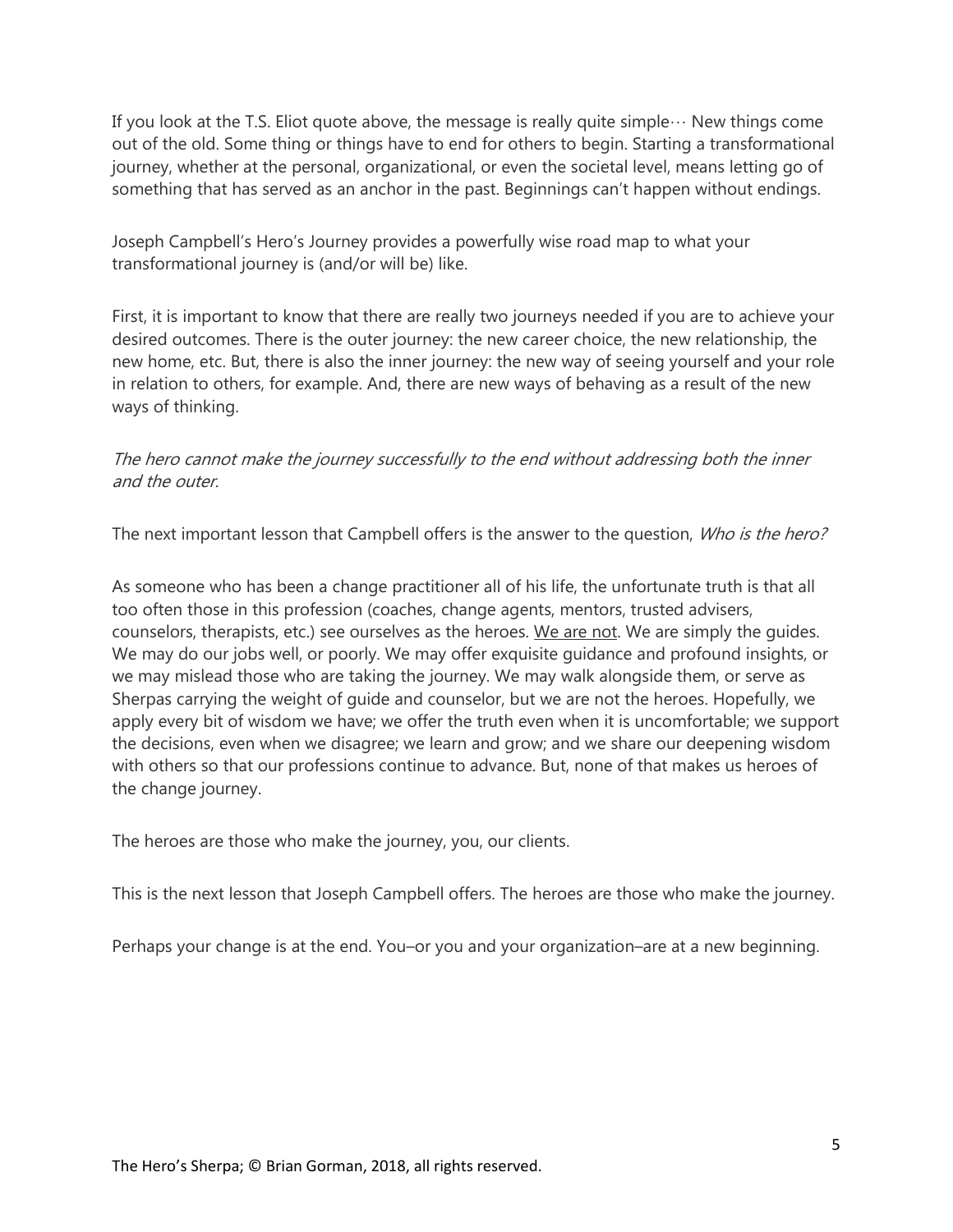# <span id="page-5-0"></span>Now That Your Change Is Done

"This is a great moment, when you see, however, distant, the goal of your wondering. The thing which has been living in your imagination suddenly becomes a part of the tangible world." Freya **Stark** 

Let's assume for a minute that you have successfully completed that really big change. It may have taken months, years, or more. Let out a sigh. Celebrate! Really celebrate!

But what else is important at the end of the change journey? Here are a few things I have learned along the way.

Wake up to your surroundings, and to what you have accomplished.

Remember why you set out on the change. What motivated you; what you were seeking; what you hoped to achieve.

Be in awe. Once this was a dream, a vision, an intention. It was not tangible, not real. You brought it to life. Take time to focus your thoughts, to cherish where you are, and to honor yourself for the journey you have made. Down the road it will most likely become routine…Don't let that begin here, now.

Be present. Open each and all of your senses to it.

Reflect on the differences from "back then" until "now." Reflect also, on the lessons the journey has given you. If you haven't already, record them. Keep them where you can reference them down the line; they may help to better prepare you for your next big change.

Consider the new perspectives and the new insights the journey has given you. Perhaps it has shifted your priorities, or who and what you value, or even more fundamentally how you want to live your life going forward. Wow! That is one amazing powerful journey!

Know that you–and the others who made the journey with you–have invested deeply to reach a satisfactory conclusion.

Follow the counsel of Joseph Campbell. In *Myths to Live By* he wrote, "The ultimate aim of the quest, if one is to return, must be neither release nor ecstasy for oneself, but the wisdom and the power to serve others." How will you use this journey–the wisdom and power that it gave to you–to serve others?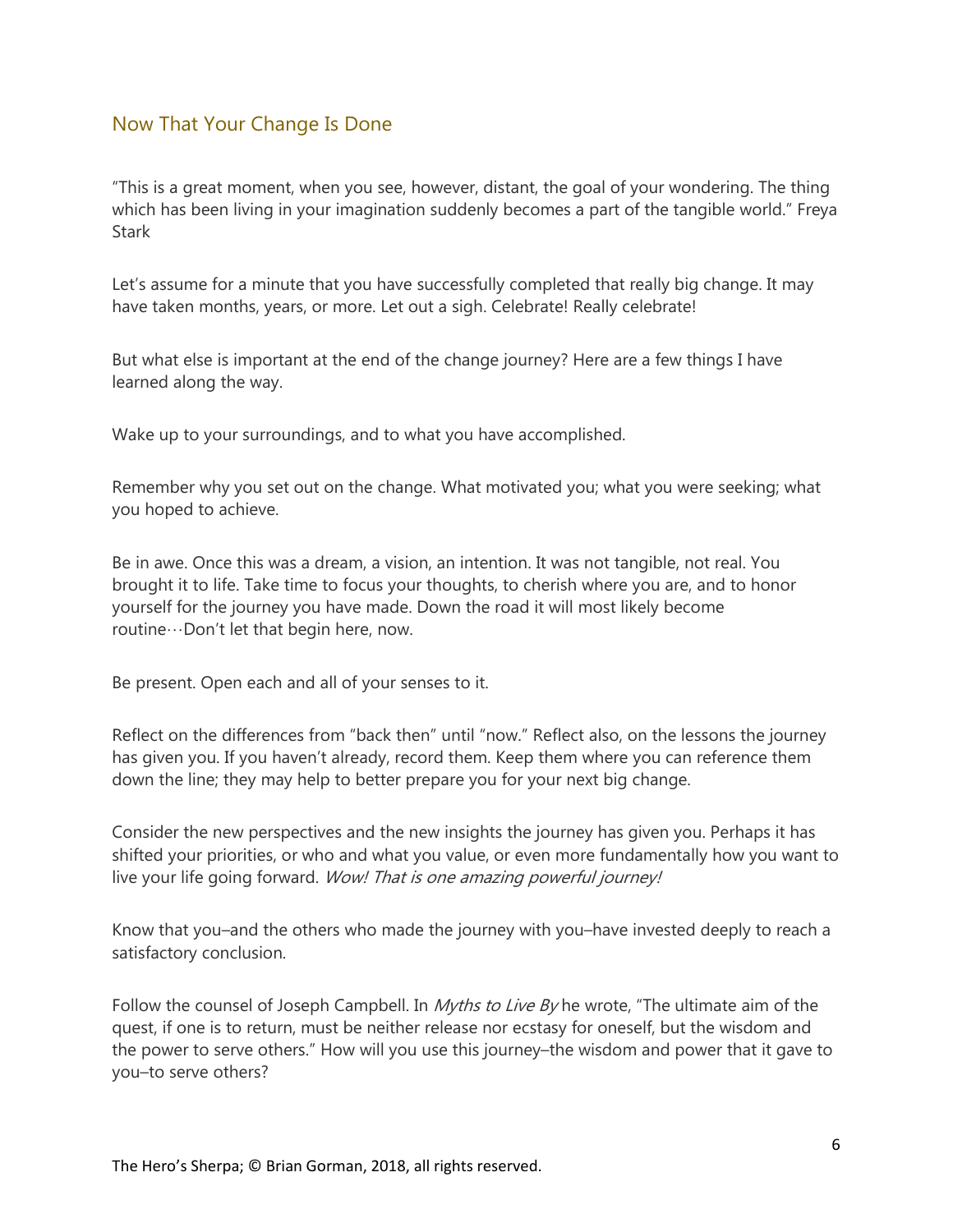Whether you have sown the seed or others have, know that another change journey awaits you. Perhaps it will be a series of minor shifts as you attune the new reality. Perhaps small adjustments as the world outside the new reality continues to change. And, in this turbulent and dynamic world of ours, the time will come to set out again on another major journey. Until then, cherish your time on this plateau. Live your new reality. Live it fully. Live it deeply. Stay awake to it as long as you can.

# <span id="page-6-0"></span>Every Change Has an Expiration Date

I remember my first personal computer; it was a state-of-the-art dual floppy disk PC manufactured by IBM. In order to run spell-check I had to swap one of the disks out to put in the spell-check disk; my recollection is that there were 10 or more disks for the word processing program. The printer required a special Plexiglas hood that was lined with eggshell crate foam to help manage the noise. At the time many office workers were still on electric typewriters or dedicated word processing machines. That was 1983.

In 1990 I bought my own personal laptop; it was an upgraded model with 20 MB of storage. If I still had it today, that laptop wouldn't even hold one of the photographs I now take with my digital single lens reflex 35mm (DSLR) camera. Part of this book was written on a 120 GB iPad while sitting in a park enjoying the sunshine; it was uploaded to the cloud and then downloaded to a PC when I got home.

In 2004, 90% of American households had landlines; today that number is less than 50%. I am old enough to remember the evolution from 78's, to 33-1/3's and 45's (for my younger readers, all forms of musical records); to eight-track and cassette tapes; to CD's; to the first iPod, which Steve Jobs boasted was "designed to hold 1,000 songs." Even that feels outdated today.

Every change has an expiration date.

Today many children still grow up thinking they have to choose a career that will be theirs the rest of their lives. The reality is, some of the lines of work that this year's high school and college graduates will experience don't even exist yet. Even those who do select–and remain in– a single career for a lifetime, will hold way more than one job.

According to the Bureau of Labor Statistics, the average worker currently holds ten different jobs before age forty, and this number is projected to grow. Forrester Research predicts that today's youngest workers…will hold twelve to fifteen jobs in their lifetime. ("How Many Jobs Will the Average Person Have in His or Her Lifetime?" Scott Marker, LinkedIn. February 22, 2015.)

It's not just careers or jobs that are changing. Things change "on the job." Think about almost any line of work…it is most likely changing at revolutionary speed. Manufacturing. Teaching. Sales. Law. Healthcare. Technology. Construction. Agriculture. Transportation. Do a little research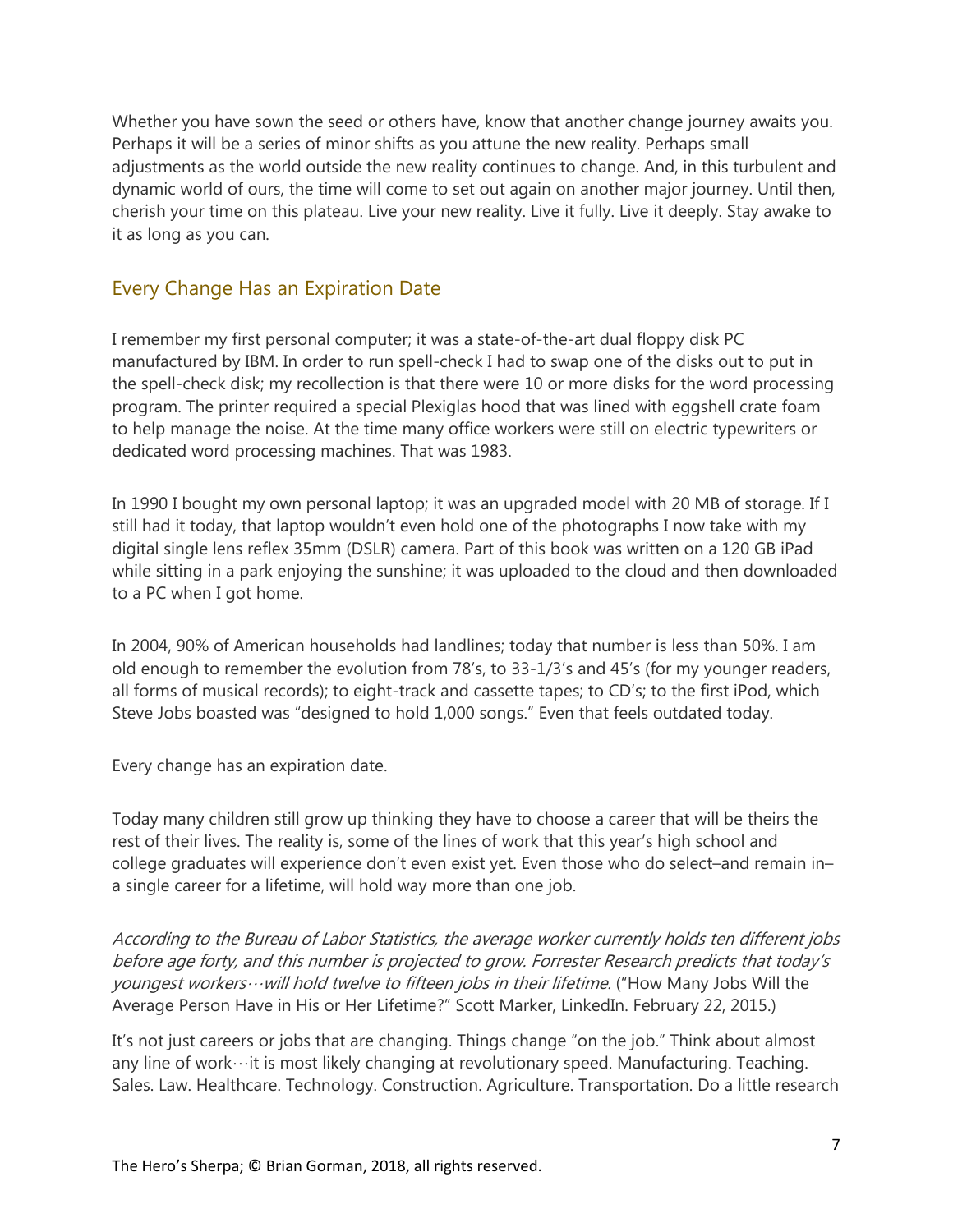over the past 40 years, which is approximately the average length of a working career these days. If you weren't around "back then," it will be difficult for you to even imagine what work in that field was like compared to today.

Changes in our personal lives have expiration dates as well. Child to teen to adult to elder. Single to married to single or widowed. Student to worker to retired. Childless to parent to grandparent, perhaps to great-grandparent. A home full of children to an empty nest. Within each of these changes there are more changes, some minor and some significant; the honeymoon is not like the first year of marriage, or the fifth, or the twenty-fifth.

Yet we tend to approach changes as if they are permanent, as if "This is it." As a result:

- We continue to invest in the old, the outdated, the worn out and expired well after such investments are justified
- Decisions become harder and harder to make, and even more challenging to execute
- We find ourselves "frozen in time," failing to let go of the past, becoming increasingly isolated as we grow more and more distant from both the present and afraid of the future
- Hours, days, weeks, years are spent talking about–and longing for–a past that cannot return
- Victors of an earlier day allow themselves to evolve into victims today
- Once upbeat, vibrant lives grow disengaged, depressed, despondent, desperate

Every change has an expiration date…but not everything in our lives has to change.

Anchors are what provides a sense of stability even in times of turbulent change. I have addressed anchors several times in this book; [Anchors Aweigh t](http://changementor.net/2014/10/06/anchors-aweigh/)alks about them in depth. For many people, their families, lifetime friends, religious or spiritual practices, core values, and beliefs serve as those anchors. I am not sure whether any of these anchors lasts a lifetime without going through its own changes, at least for most of us. But if we can hold on to them, move with their changes and change our relationship to them when the time is right, they will continue to keep us anchored even as other changes in our lives continue to expire.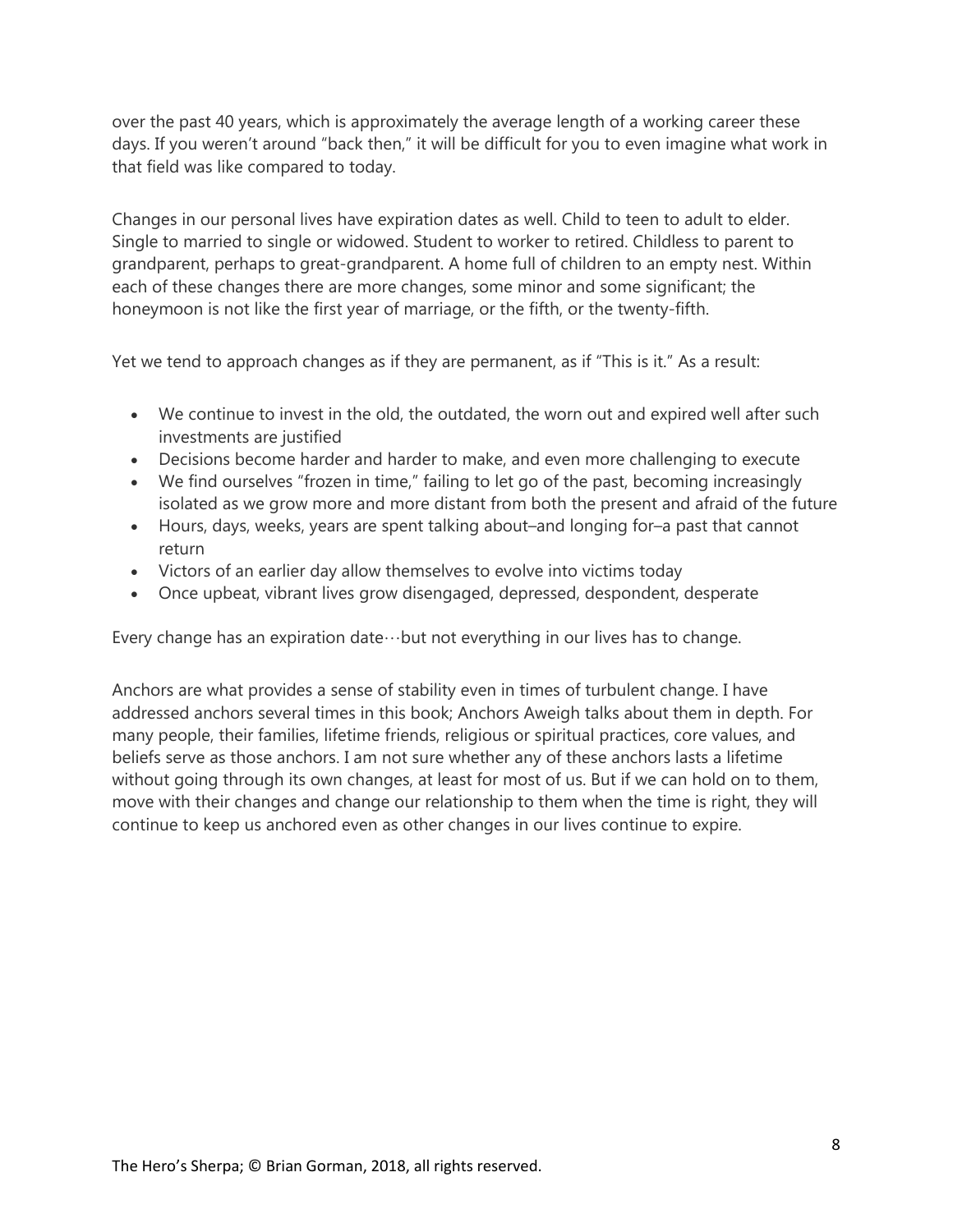# <span id="page-8-0"></span>Additional learning that supports you as you Live the New Reality

- A Few Reminders: Key Change Principles (Create Your Change Story)
- Celebrate! (Plan the Journey)
- **Every Big Change Needs a Roadmap (Create Your Change Story)**
- How Often Are You Present With Yourself? (Create Your Change Story)
- **Important Changes Cannot Be Undone (Prepare for the Journey)**
- **Mistakes and Trust (Prepare for the Journey)**
- The Future Ain't What It Used to Be (Create Your Change Story)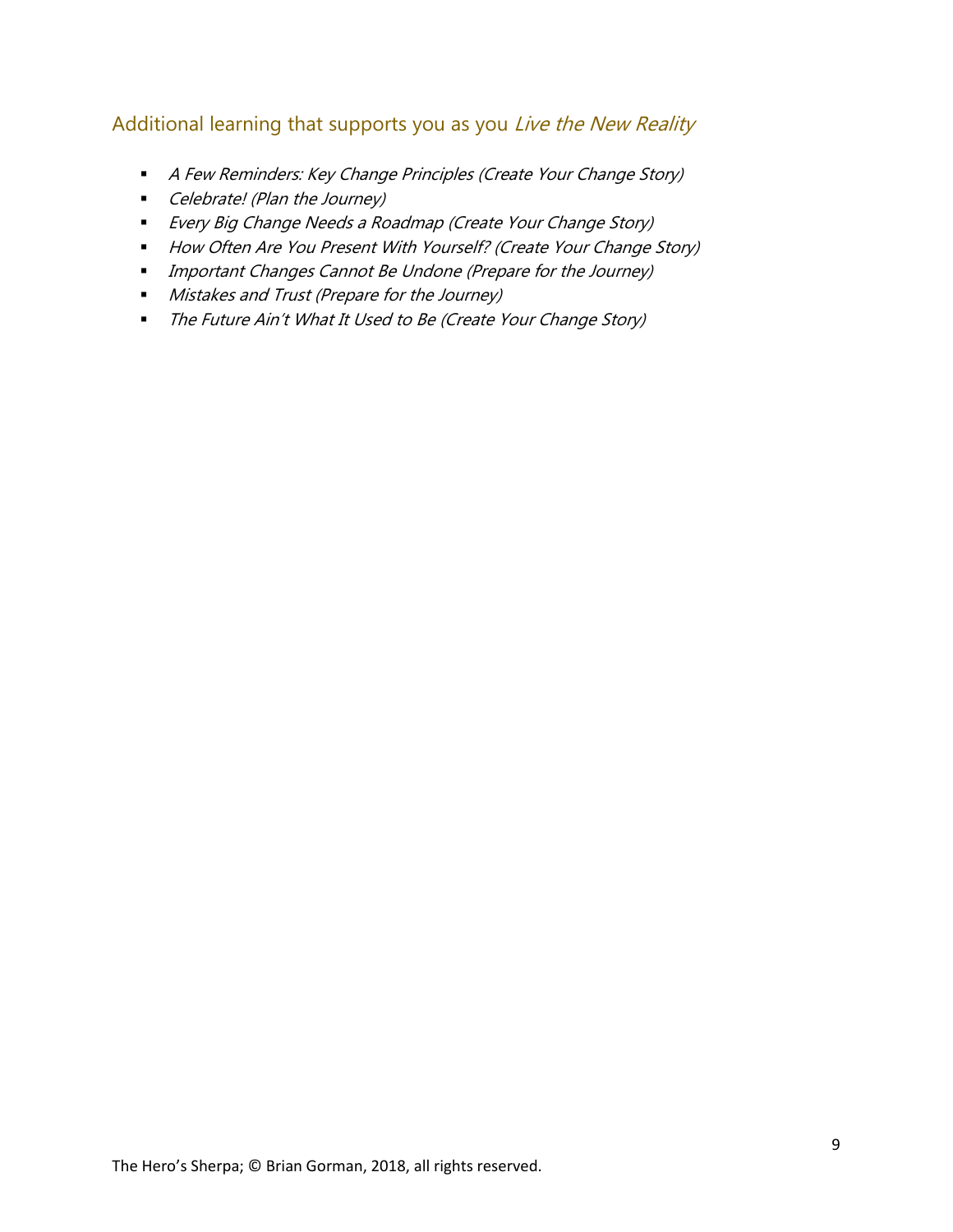# <span id="page-9-0"></span>Additional Lessons

While *The Hero's Sherpa* provides guidance on the major – often transformational – changes that you face, it also has application to other important changes, and experiences, in our lives. Here I share a few of those applications.

# <span id="page-9-1"></span>Your New Year's Revolution

Are you ready for your New Year's revolution?

No, that's not a typo. We make resolutions, wanting to achieve revolutions.

We resolve to go to the gym, or to stop smoking, or to walk more, or to eat better…wanting a revolution in our health.

We resolve to work less on nights and weekends, or to spend more time with our families, or to find a new job with better hours, wanting a revolution in our work-life balance.

We resolve to be more selective about who we date, or to stop cheating on our partner, or to be more attentive at home, wanting a revolution in our love life.

62% of Americans make New Year's resolutions.

8% of them are successful in achieving their goals.

We make resolutions, wanting revolutions.

Resolutions are about actions, things we will start doing, stop doing, or do differently. But if those changes in your actions are intended to produce significant shifts in your life, it is likely that you will be among the 92% who do not succeed with your revolution.

If you truly want a New Year's revolution and begin thinking about it as the holidays approach, you probably are already running late; I start working on mine back in the summer. I craft a clear image about the outcomes that I am seeking to achieve. What does it feel like now that I have succeeded with my revolution? Where am I? What am I doing? Who is there with me?

I am engaging all of my senses, working to "embody" my new reality.

Neuroscience tells me that my brain is programmed to keep me where I am. It also tells me the power of story…a well-told story has the same chemical affect on our brain as actually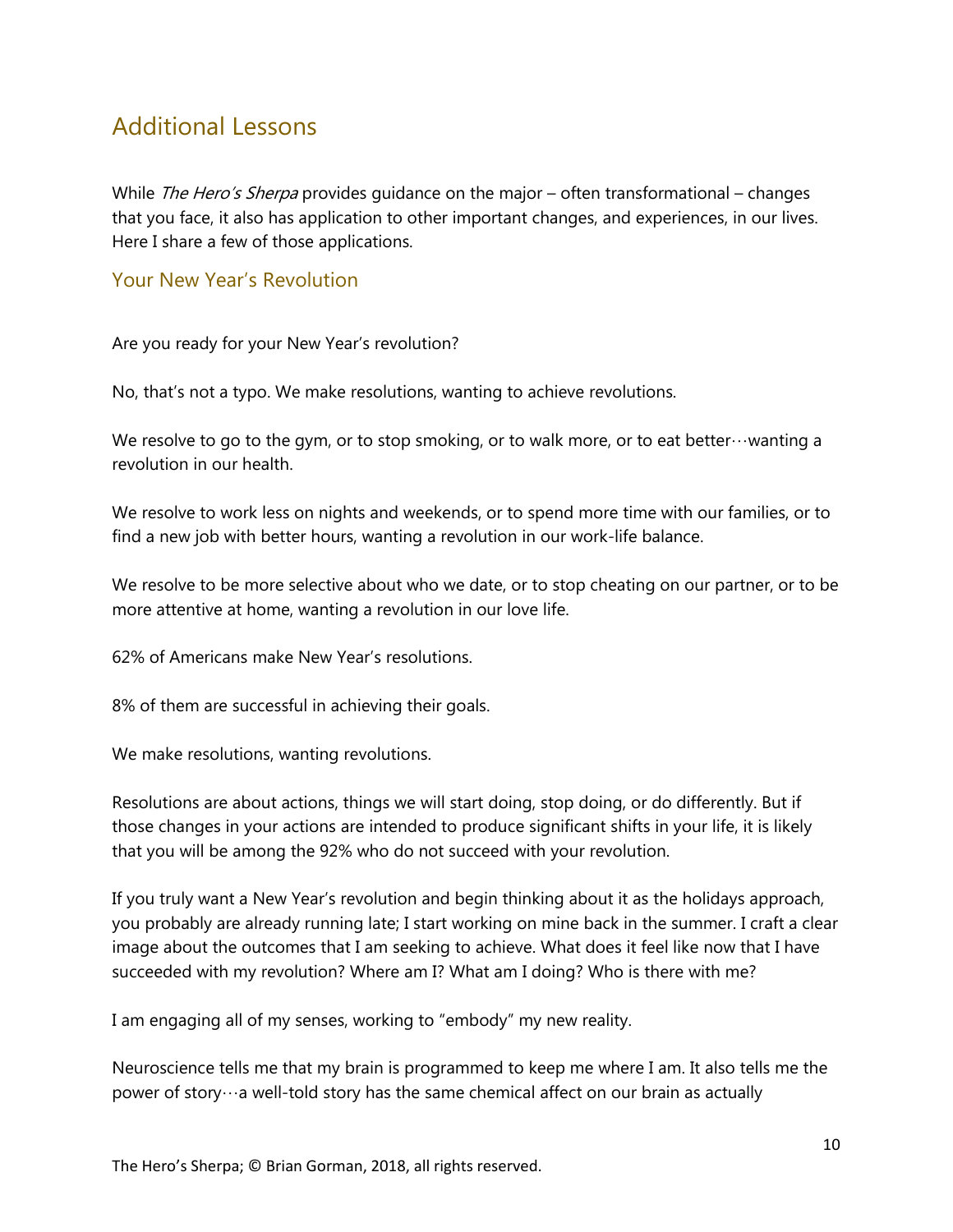experiencing the event itself. Perhaps there is more to the saying "fake it until you make it" than most of us ever believed.

My story is written. I set aside time daily to live with it, reflect on it, to "be there in the future." I am now working on how to achieve it. When I first started working on it, I thought it was improbable at best, and more likely impossible. Now I believe it is real, achievable, "within my grasp."

I don't know everything that I will need to do to get there. I don't know what obstacles I will encounter, or what mistakes I will make along the way. (There will be some, and most likely a few big ones  $\cdots$  of that I am sure.)

I do know that I am living into my New Year's revolution today. And January  $1 \cdots 1$  will be on my way to becoming among the 8% who succeed. Will you be joining me?

# <span id="page-10-0"></span>What are You Giving Yourself for the Holidays?

When holidays arrive, what gifts do you give yourself?

No, I am not talking about a new car, the getaway vacation, or that piece of expensive jewelry you have been craving. I am talking about something you so much more deserve, and that is available to you no matter what is in your bank account.

In my work with clients, there are a number of gifts that I encourage them to give themselves. Consider this a gift list from which to choose for yourself.

Passion: Recently I was speaking with someone about my long-term engagement with photography. It will most likely never pay the bills for me. But when I pick up the camera, I am "in the zone." The images that I produce receive critical acclaim; they are selected for juried exhibitions and museum collections; and they sometimes cause people to see the world around them–and even themselves–differently. I get the same feeling when I am working with people facing, and moving through, difficult change.

What are you passionate about? Where and how are you expressing that passion in your life today? If you don't know what it is, give yourself the gift of *Exploration*  $\cdots$  discover it. If you know it, but aren't expressing it, give yourself the gift of Next Steps. Don't spend another year regretting that you haven't done what you could about whatever is really important to you.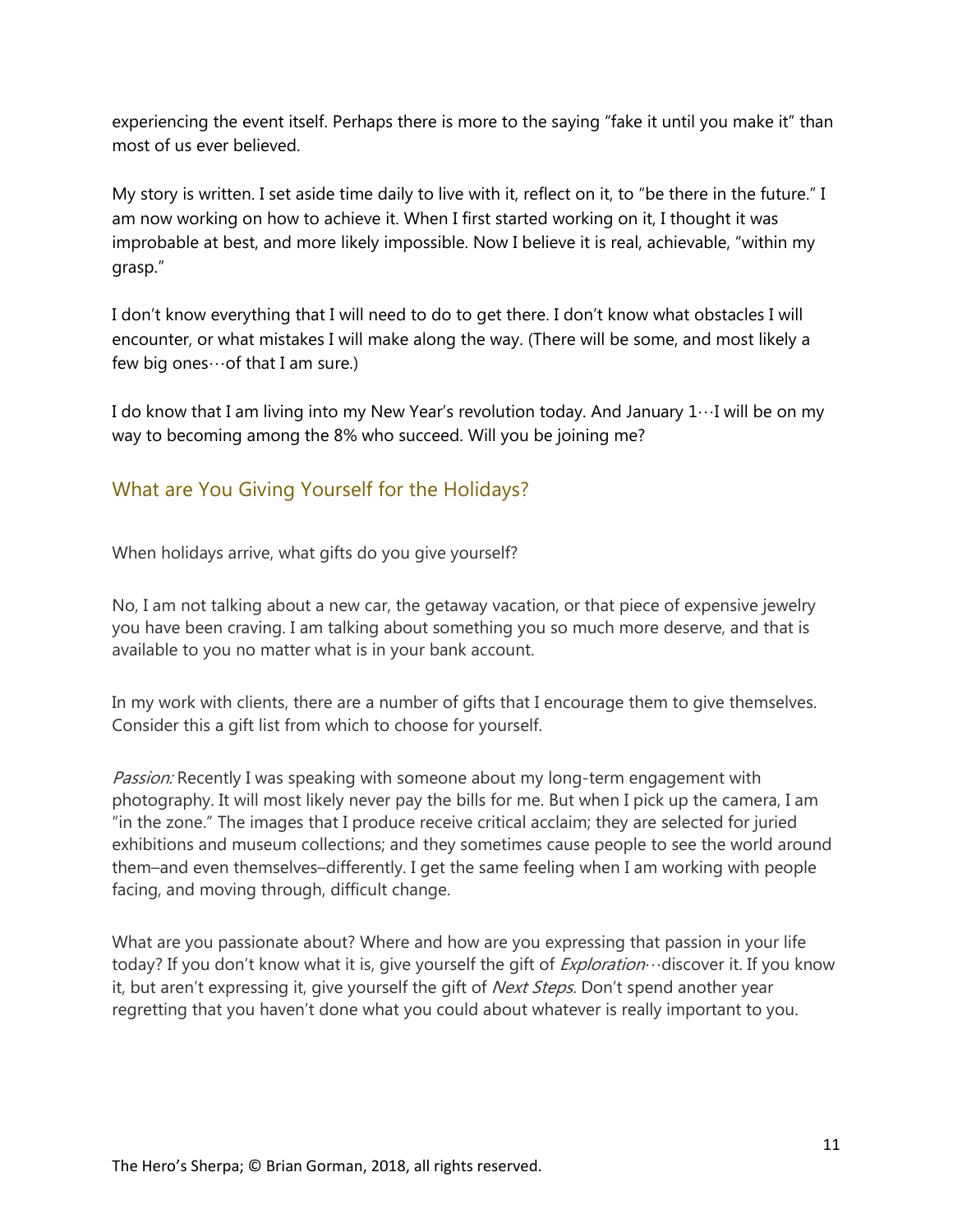Exploration: Discover your passion. What is your "why?" What touches your heart, your soul, your very being. For some people, the answer becomes obvious quickly; for others, it requires reflection. Allow yourself that time and space. Make that a gift to yourself.

Next Steps: If you know your passion, don't save it for retirement, or "until things slow down." Even if it is something that requires a considerable investment of time, money, energy, etc., there is something that you can be doing about it now.

I recently spoke with someone whose work options are constrained by the visa that he has. It is work that he is good at, but it is very different than his passion for a more creative writing career. My encouragement was to write, to take courses at the local community college, and/or participate in weekend workshops.

Starting to build that platform now will allow you to launch more fully into the passion when circumstances allow. What is that first, or next, step that you can take to pursue your passion? It is most likely a better investment than the jewelry you were considering buying for yourself.

Patience: Sometimes I hear, "Why start now? It is so long before I can really make this work." That may be true. But if you wait until that "so long" has passed in order to get started, it will be an even longer time before you are making it work.

If making a new passion a more integral part of your life is a big change, it isn't going to happen overnight. It is going to require patience. Having a clear picture of what it will be like once you have achieved it, and knowing that you are taking concrete steps to do so, will keep you motivated. Being patient with yourself and with the journey is a great gift to give yourself.

Being Human: We are all human. We all make mistakes. We all hear things wrong. We all see things wrong. We all read things wrong. We all misinterpret things. We all make bad choices. We all take the wrong turn sometimes. Allow yourself to be human. Acknowledge what went wrong; if at all possible figure out why and learn from it. Then move on.

Love and Acceptance: Most of us do the best we know how. Sometimes it is good enough, sometimes it is great, and sometimes no matter how hard we try, we can't pull it off. Sometimes we make great progress in what seems an impossibly short period of time; sometimes we seem to be going nowhere, sitting in neutral. At the end of the day, give yourself love and acceptance. This is where you are now; this is who you are now. Tomorrow you have the opportunity to pursue your passion, explore, take next steps, be patient, and be human all over again.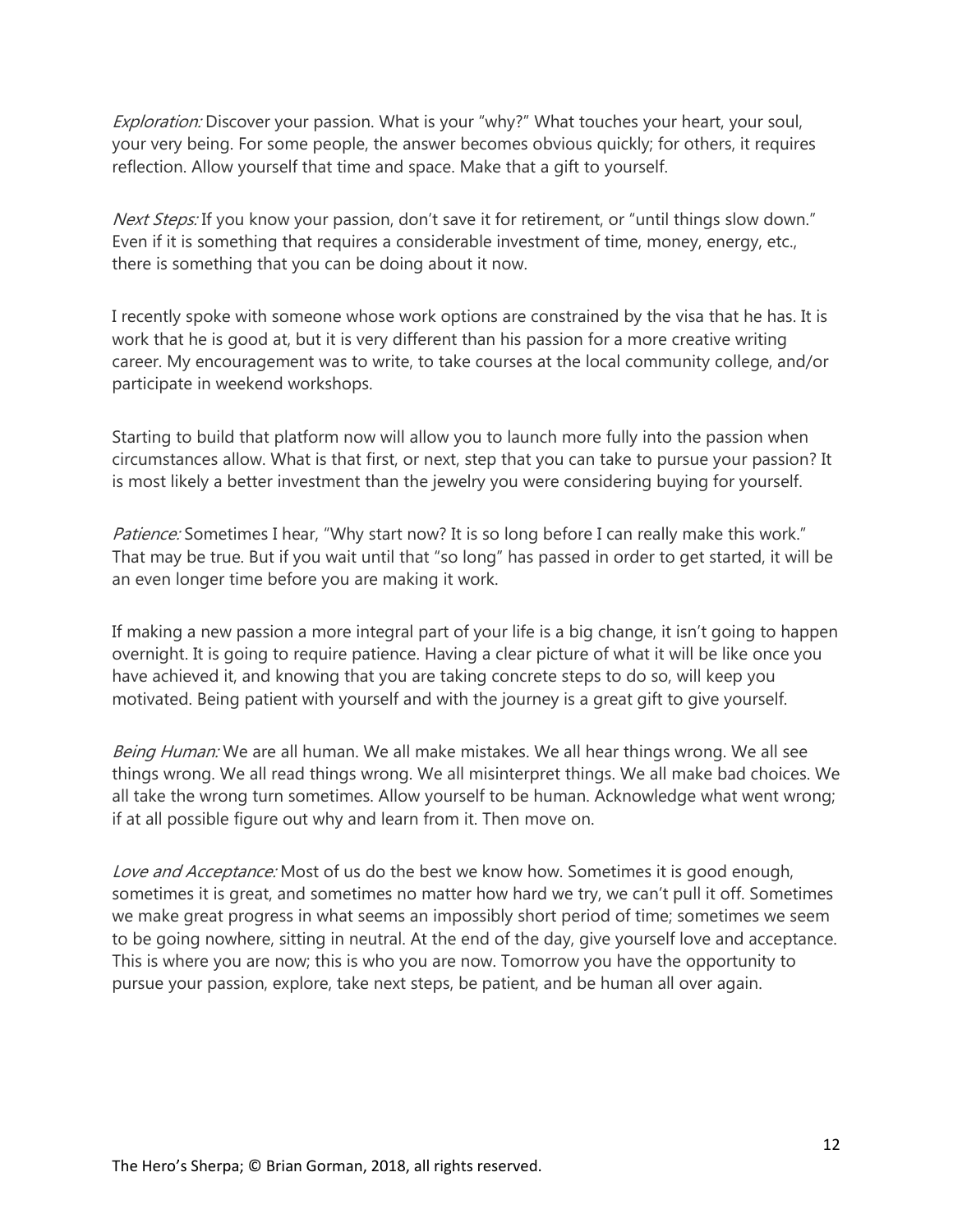# <span id="page-12-0"></span>Lessons on Change from the Presidential Election

This is a mini-case study, applying some of the lessons from elsewhere in the book; it was written shortly after the 2017 presidential election. It's messages are as applicable today as they were then.

### <span id="page-12-1"></span>Lesson 1: All Change is Personal

Donald Trump's election is expected to result in societal change across the country, and perhaps around the world. Those who voted for him, those who voted against him, those who voted for another candidate, and those who didn't vote each had an impact on the outcome, and each will feel the impact of some of those changes. Social change, like organizational change, occurs at the personal level.

#### <span id="page-12-2"></span>Lesson 2: People Resist Change

Yes, we are seeing protests and petitions against Mr. Trump's election. But let's look back to those who he appealed to, who voted for him.

There are those who resist equal rights for people of color, and for the LGBTQ community. There are those who resist abortion rights. There are those who resist changes to gun rights. There are those who resist believing in climate change. There are those who resist the evolution of manufacturing. There are those who resist globalization of the economy. There are those who resist immigration. There are those who resist regulation.

While it is unlikely that many of Mr. Trump's supporters fall into all of these categories, most can be found in at least one of them. While some have been visible in their resistance over the years, many have held it inside. "Checking out" of change should not be confused with accepting it, but that is what we as a society too often have assumed. We have let "majority rule" end the needed dialogue, exploration, and inclusion that are needed to create a truly united nation. Too many became complacent when their cause was resolved to their own comfort. Too many pushed resistance underground. And Mr. Trump gave that resistance a voice.

Whether your change is personal, organizational, or you are involved in social change, remember that people resist change. (If you haven't already, the time will come when you resist even your own change. It is going to be more difficult and more uncertain than you imagined.) Give voice to that resistance. See it as a resource to help move the change forward, not as a barrier to be overtaken and driven down.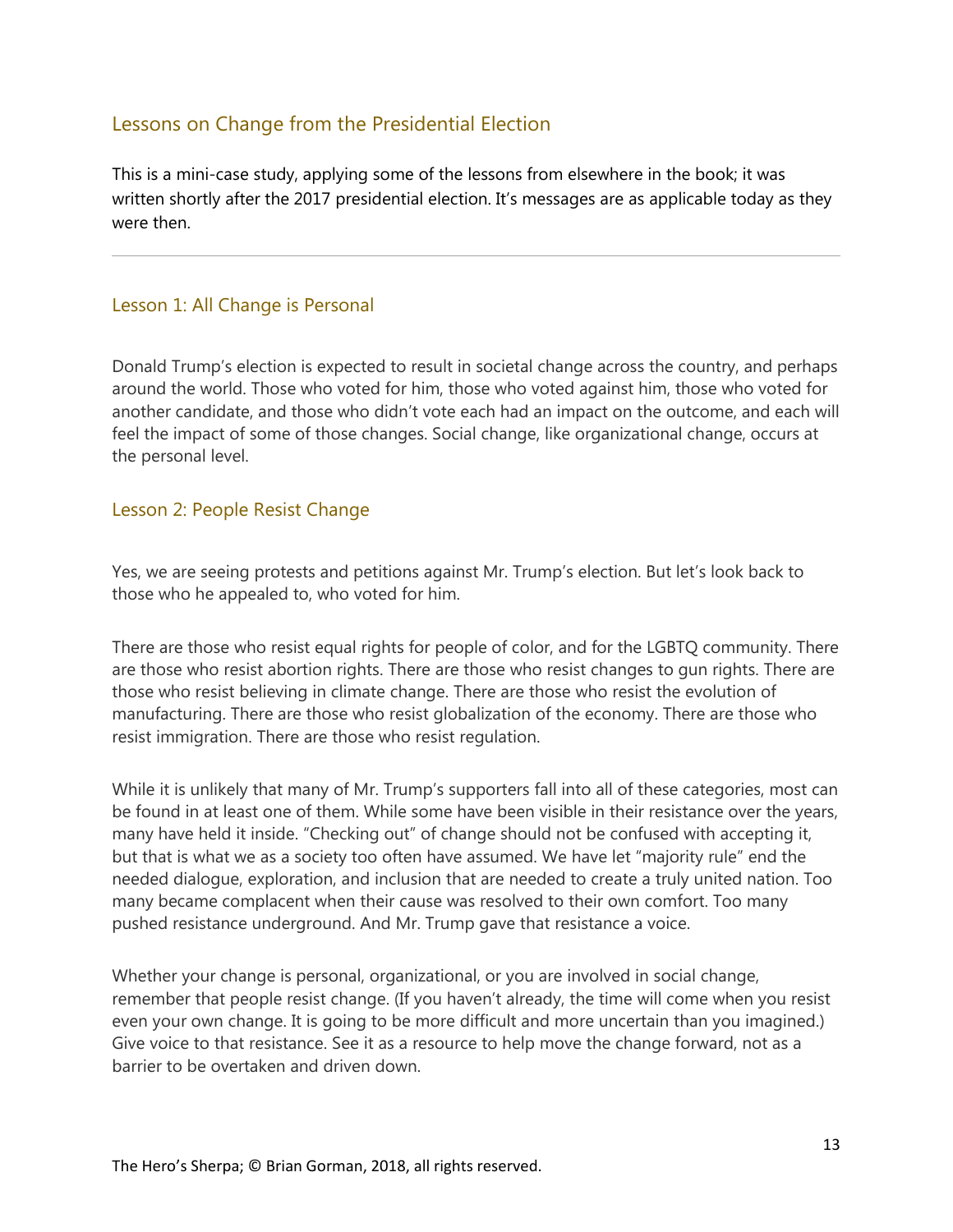## <span id="page-13-0"></span>Lesson 3: Our Beliefs Shape What We See and What We Do

I can't believe it.

Nobody saw this coming.

This wasn't supposed to happen.

These words, and others with the same sentiment, have been said millions upon millions of times in the last seven days. They echo the truth that we see things based on what we believe. The world was flat (ignore the curving of the horizon), until it was proven round. The universe revolved around the world, until it didn't. It was unbelievable that Donald Trump would be elected President of the United States, until he was.

Not everyone sees the world in the same way. Intellectually we know that. But all too often we act as if our view of the world is the reality, the truth. It is our reality; it is our truth. But it is not the only reality, the only truth.

As you look at your own changes, what are the beliefs that shape them? What are the "truths" that limit them? What are the beliefs, the truths that you can reshape to remove the limitations, to open the possibilities? Donald Trump offered a belief that shaped his world, and that is now shaping the world for all of us.

### <span id="page-13-1"></span>Lesson 4: The Power of Story

Over and over, the media and the opposition decried Donald Trump's lack of policy and position papers. Hillary Clinton was credited with citing statistics and detailed positions in her speeches and during the debates. Meanwhile, even many of Secretary Clinton's supporters spoke of her as a "flawed candidate." While her supporters said the same even more often of Mr. Trump, few of his supporters went there publicly.

Donald Trump used the power of story. He appealed, virtually every time he appeared, to the hearts and the guts of those who felt left out and downtrodden and ignored by the changes going on in our society. He didn't speak in policy terms; in fact, he often didn't even speak in truthful terms. But, in his speaking, he captured people's imaginations, their yearnings; he reignited their hopes and dreams.

Hilary Clinton did capture the hearts and guts of some. But for the masses, her appeal was intellectual. "The first female President," or "the better alternative than Trump" just doesn't land with the same power as "build the wall" or "ban all Muslims." Secretary Clinton certainly had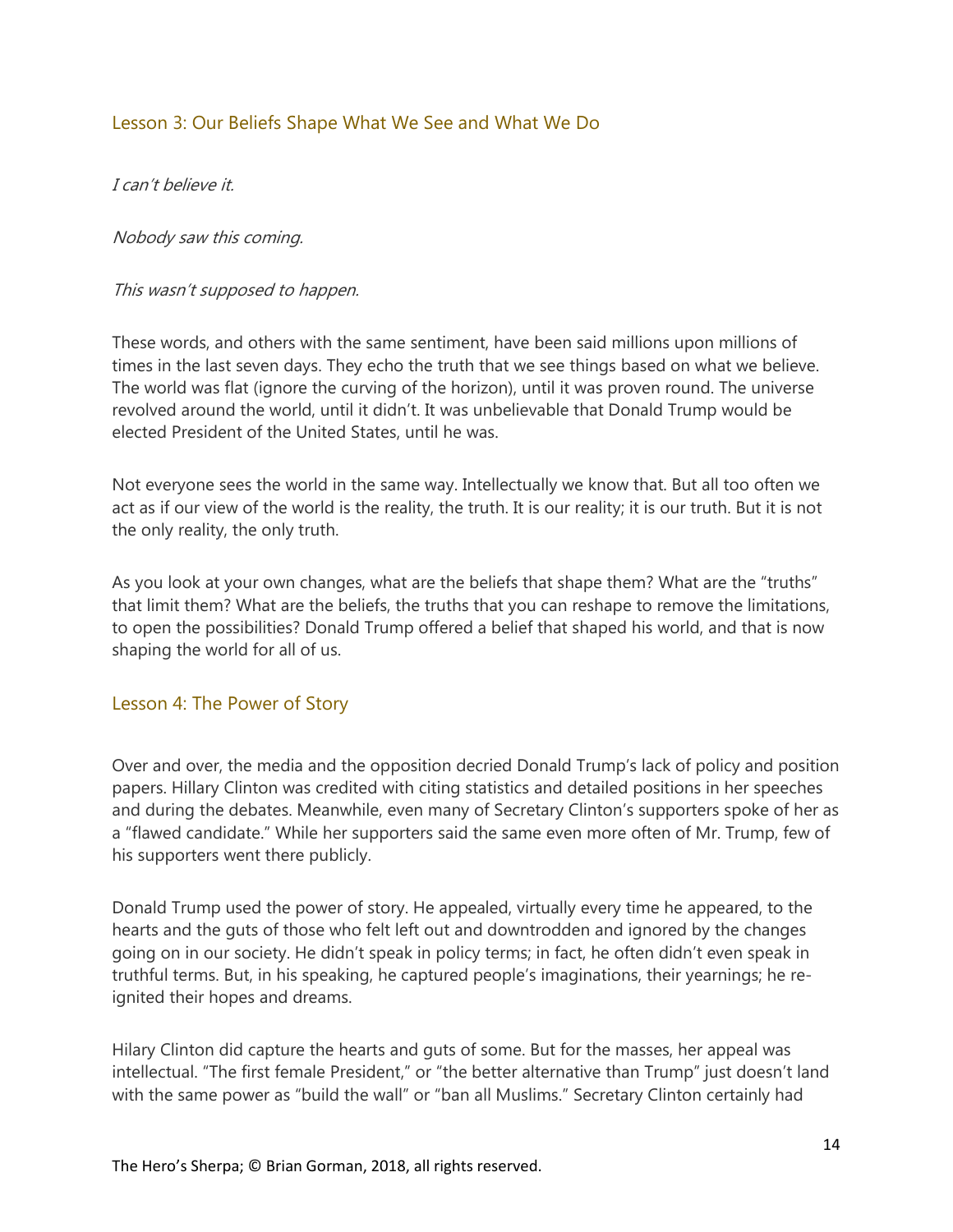powerful stories to tell, and sometimes she told them. But even her campaign acknowledged that she was better at "connecting with people" in cafes and small gatherings, that she was better in town halls than in debates. Whether that was a limiting belief on her part, I don't know…But it certainly was a belief that shaped how she showed up.

What drives your change? Is it the facts and figures? Is it the data? Is it the market analysis and the future projections? Is it the unease you are feeling now? If your change is relatively minor, it is likely that these are enough to allow you success. But if it is a really big change, you need the story. You need to know what it will be like, not just in your head, but in your heart and your gut, when you actually achieve the full purpose of your change.

# <span id="page-14-0"></span>Lesson 5. The Importance of Anchors

When a change like the 2016 Presidential election occurs, it has a significant impact on our personal (as well as societal) anchors. Calls to crisis and suicide hotlines surged. While some are raising their voices in protest, others find themselves in a deep malaise; I have spoken with several people who "just didn't have the will to get out of bed the next day." As a gay man in a major urban area, I have become comfortable walking on the streets in recent years; the day after the election that comfort was shattered as the driver of a passing car slowed down next to me to shout, "Trump hates faggots!" I suddenly find myself once again having to be much more aware of my surroundings as I walk, feeling a bit less safe and secure because of who I am.

Those who are celebrating Donald Trump's win–including President-elect Trump himself– also face significant changes in their anchors. They are no longer the "outsiders" who can freely decry all they see that is wrong. Some have been suddenly elevated to a position of responsibility and accountability. Some have shifted from "outsider" to "insider" status. Anchors are cut loose, or are dramatically changed.

Major changes call for paying careful attention to our anchors, yet most of us fail to do so in any intentional way. There are four sets of questions you should ask yourself as a result of this election, and as you prepare for any major change in your life.

- 1. What are the anchors that I have to hold onto, without making any change? Which ones keep me facing into my "true north?" Which ones provide me with the continuing foundation for moving forward with my life? For some this may be a religious or spiritual practice. It may be a job, a community, family and/or friends. The tendency can be to focus on the disruption; identifying and attending to these anchors can help to restore some of your sense of balance and stability.
- 2. What are the anchors I have to continue to hold onto, but that I have to change my relationship with? Are there anchors that I have to hold onto more tightly? Are there others that I have to hold onto more loosely? For some people, again, it may be that it is